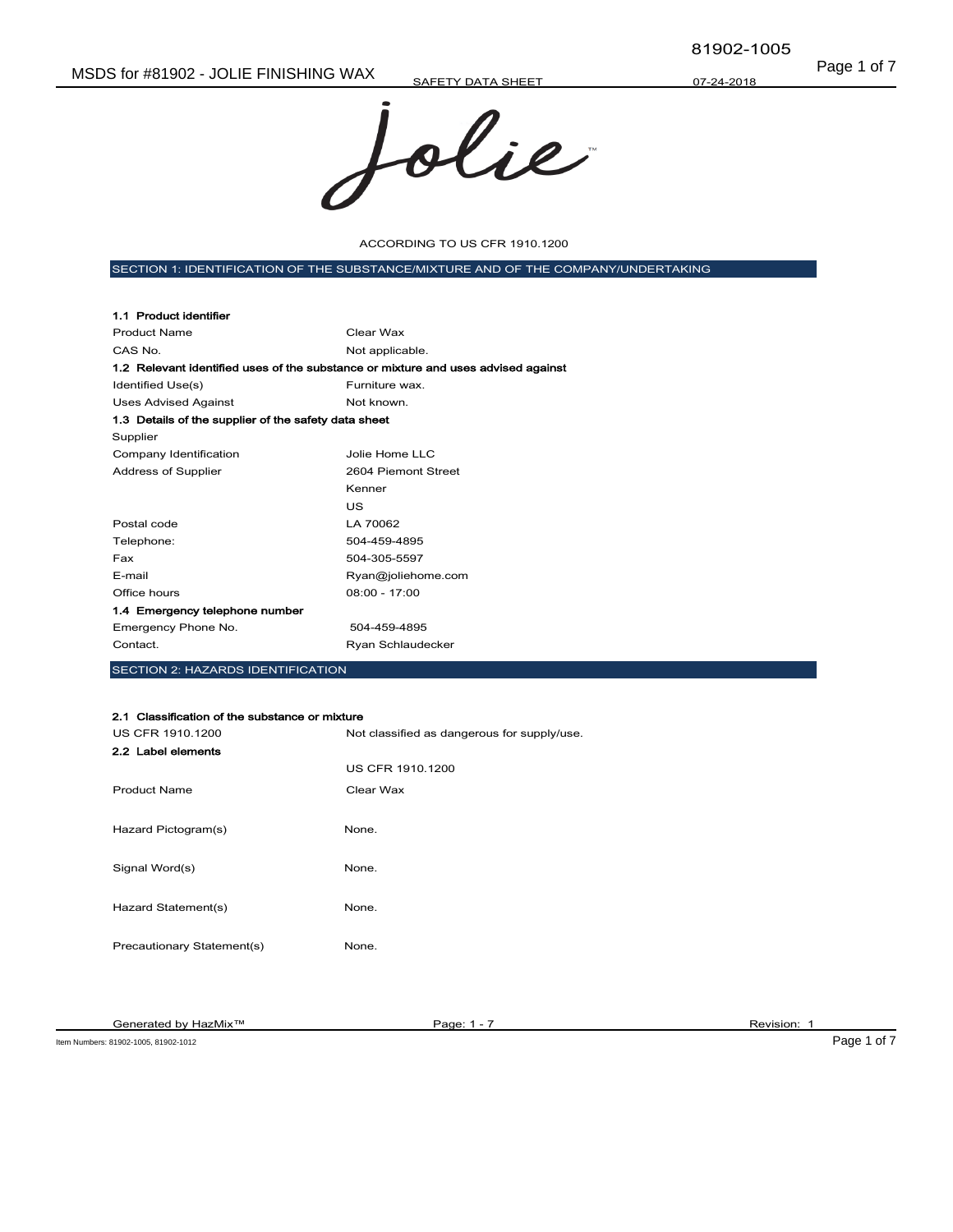



#### 3.1 Substances

Not applicable.

### 3.2 Mixtures

| HAZARDOUS INGREDIENT(S)              | CAS No.   |          | %W/W Hazard Statement(s) | Hazard Pictogram(s) |
|--------------------------------------|-----------|----------|--------------------------|---------------------|
| Paraffin waxes and Hydrocarbon waxes | 8002-74-2 | $ $ < 35 | Not classified           | None                |

#### SECTION 4: FIRST AID MEASURES

#### 4.1 Description of first aid measures

| Inhalation                                                      | If breathing is difficult, remove victim to fresh air and keep at rest in a position |  |
|-----------------------------------------------------------------|--------------------------------------------------------------------------------------|--|
|                                                                 | comfortable for breathing.                                                           |  |
| <b>Skin Contact</b>                                             | Wash skin with water.                                                                |  |
| Eye Contact                                                     | Flush eyes with water for at least 15 minutes.                                       |  |
| Ingestion                                                       | Wash out mouth with water.                                                           |  |
| 4.2 Most important symptoms and effects, both acute and delayed |                                                                                      |  |
|                                                                 | None anticipated. Treat symptomatically.                                             |  |

#### 4.3 Indication of any immediate medical attention and special treatment needed

Unlikely to be required but if necessary treat symptomatically.

## SECTION 5: FIREFIGHTING MEASURES

| 5.1 Extinguishing media                                   |                                                    |  |
|-----------------------------------------------------------|----------------------------------------------------|--|
| Suitable Extinguishing media                              | As appropriate for surrounding fire.               |  |
| Unsuitable extinguishing media                            | None.                                              |  |
| 5.2 Special hazards arising from the substance or mixture |                                                    |  |
|                                                           | None anticipated. Heating may cause decomposition. |  |
| 5.3 Advice for firefighters                               |                                                    |  |
|                                                           | As appropriate for surrounding fire.               |  |

Generated by HazMix<sup>™</sup> Page: 2 - 7 Revision: 1 Revision: 1 Revision: 1 Revision: 1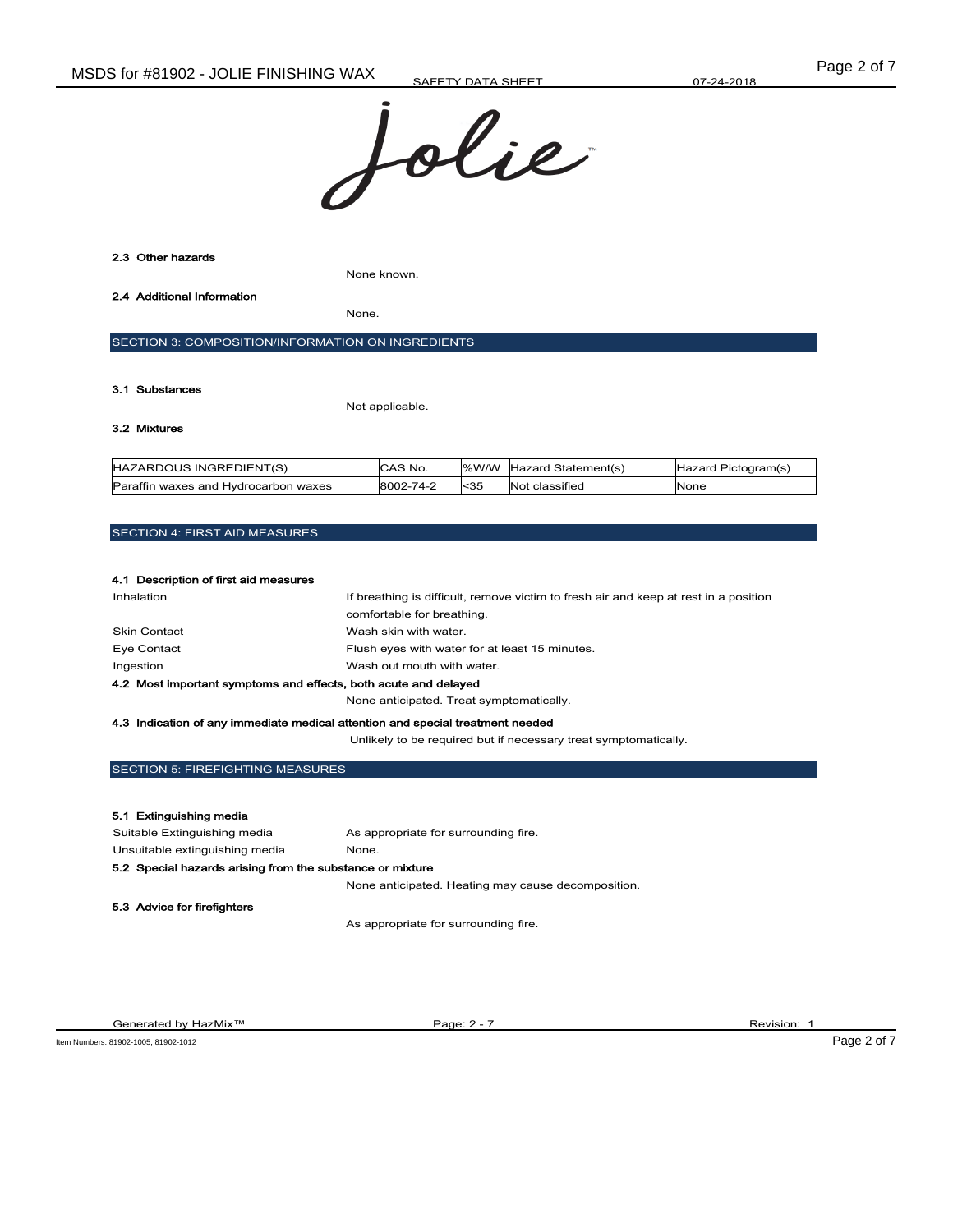

SECTION 6: ACCIDENTAL RELEASE MEASURES

| 6.1 Personal precautions, protective equipment and emergency procedures |                                                                                         |  |
|-------------------------------------------------------------------------|-----------------------------------------------------------------------------------------|--|
|                                                                         | Provide adequate ventilation. Wear suitable gloves if prolonged skin contact is likely. |  |
| 6.2 Environmental precautions                                           |                                                                                         |  |
|                                                                         | Do not release large quantities into the surface water or into drains.                  |  |
| 6.3 Methods and material for containment and cleaning up                |                                                                                         |  |
|                                                                         | Sweep spilled substances into containers if appropriate moisten first to prevent        |  |
|                                                                         | dusting.                                                                                |  |
| 6.4 Reference to other sections                                         |                                                                                         |  |
|                                                                         | See Also Section 8, 13.                                                                 |  |
| <b>SECTION 7: HANDLING AND STORAGE</b>                                  |                                                                                         |  |
|                                                                         |                                                                                         |  |
| 7.1 Precautions for safe handling                                       |                                                                                         |  |
|                                                                         | Not known.                                                                              |  |
| 7.2 Conditions for safe storage, including any incompatibilities        |                                                                                         |  |
|                                                                         |                                                                                         |  |

## Storage temperature **Ambient.** Storage life Stable under normal conditions. Incompatible materials **None known**. 7.3 Specific end use(s) Not known.

SECTION 8: EXPOSURE CONTROLS/PERSONAL PROTECTION

### 8.1 Control parameters

8.1.1 Occupational Exposure Limits

| Occupational Exposure Limits |         |                     |                                                         |                                          |      |
|------------------------------|---------|---------------------|---------------------------------------------------------|------------------------------------------|------|
| <b>ISUBSTANCE.</b>           | CAS No. | LTEL (8 hr TWA ppm) | <b>LTEL</b> $(8 \text{ hr} \text{ TWA} \text{ ma/m}^3)$ | $STEL$ (ppm) $STEL$ (mg/m <sup>3</sup> ) | Note |
| Paraffin wax. fume 8002-74-2 |         |                     |                                                         |                                          |      |

| Region         | Source                          |
|----------------|---------------------------------|
| Fυ             | EU Occupational Exposure Limits |
| United Kinadom | Workplace Exposure Limits (WEL) |

Remark Notes

Generated by HazMix™ Page: 3 - 7 Revision: 1 Revision: 1 Revision: 1

Item Numbers: 81902-1005, 81902-1012 Page 3 of 7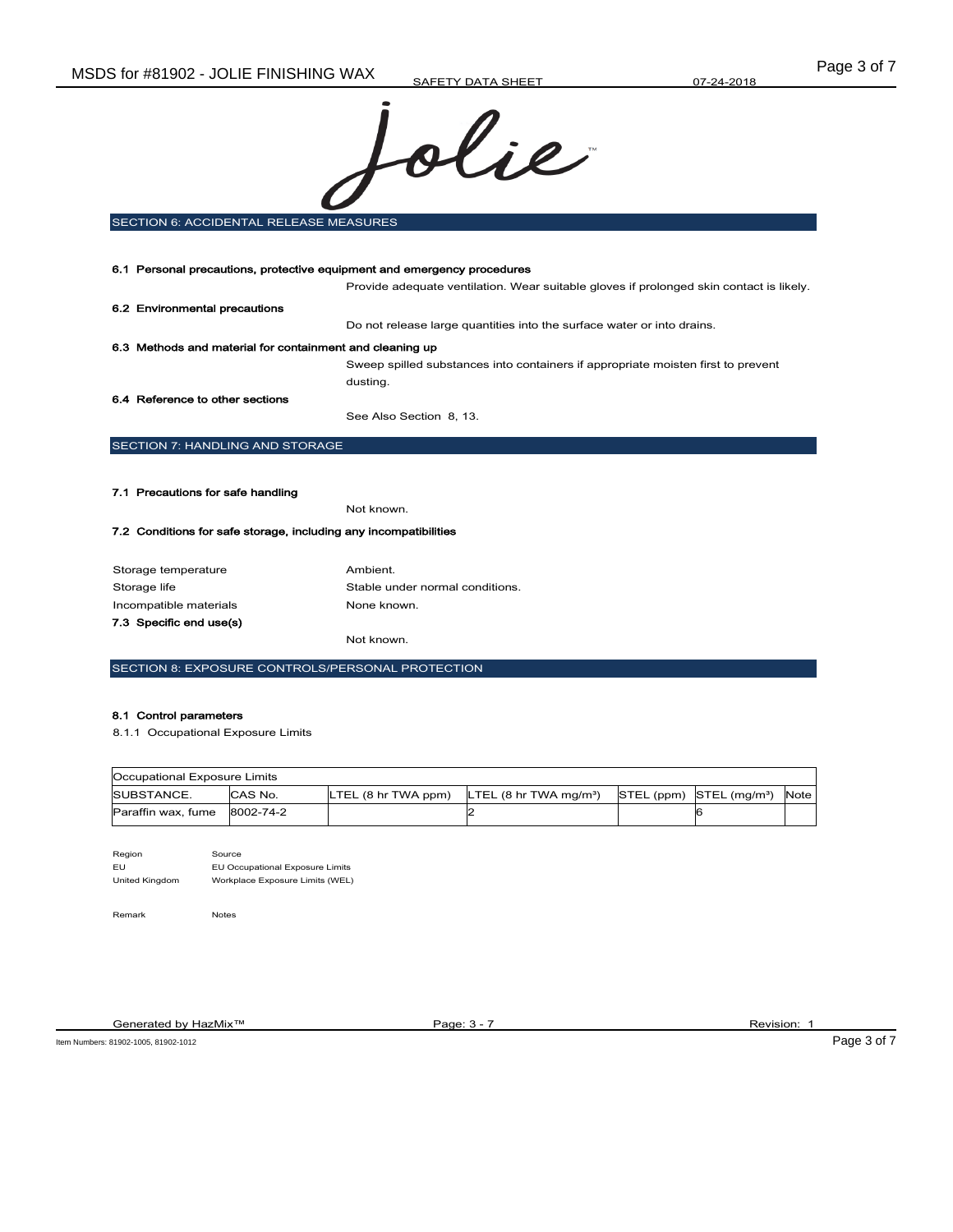

| 8.2 Exposure controls                       |                                                           |  |  |  |  |
|---------------------------------------------|-----------------------------------------------------------|--|--|--|--|
| 8.2.1. Appropriate engineering controls     | Ensure adequate ventilation.                              |  |  |  |  |
| 8.2.2. Personal protection equipment        |                                                           |  |  |  |  |
| Eye Protection                              | Wear eye protection with side protection (EN166).         |  |  |  |  |
| Skin protection                             | Not normally required.                                    |  |  |  |  |
| Respiratory protection                      | Normally no personal respiratory protection is necessary. |  |  |  |  |
| Thermal hazards                             | None known.                                               |  |  |  |  |
| SECTION 9: PHYSICAL AND CHEMICAL PROPERTIES |                                                           |  |  |  |  |

#### 9.1 Information on basic physical and chemical properties

| Appearance                              | Solid.                          |
|-----------------------------------------|---------------------------------|
|                                         | Colour : Clear                  |
| Odour                                   | Odourless                       |
| Odour threshold                         | Not known.                      |
| рH                                      | Not known.                      |
| Melting point/freezing point            | Not known.                      |
| Initial boiling point and boiling range | Not applicable.                 |
| Flash Point                             | Not applicable.                 |
| Evaporation rate                        | Not known.                      |
| Flammability (solid, gas)               | Not known.                      |
| Upper/lower flammability or explosive   | Not known.                      |
| limits                                  |                                 |
| Vapour pressure                         | Not known.                      |
| Vapour density                          | Not known.                      |
| Density (g/ml)                          | Not known.                      |
| Relative density                        | Not known.                      |
| Solubility(ies)                         | Solubility (Water): Not known.  |
|                                         | Solubility (Other) : Not known. |
| Partition coefficient: n-octanol/water  | Not known.                      |
| Auto-ignition temperature               | Not known.                      |
| Decomposition Temperature               | Not known.                      |
| Viscosity                               | Not known.                      |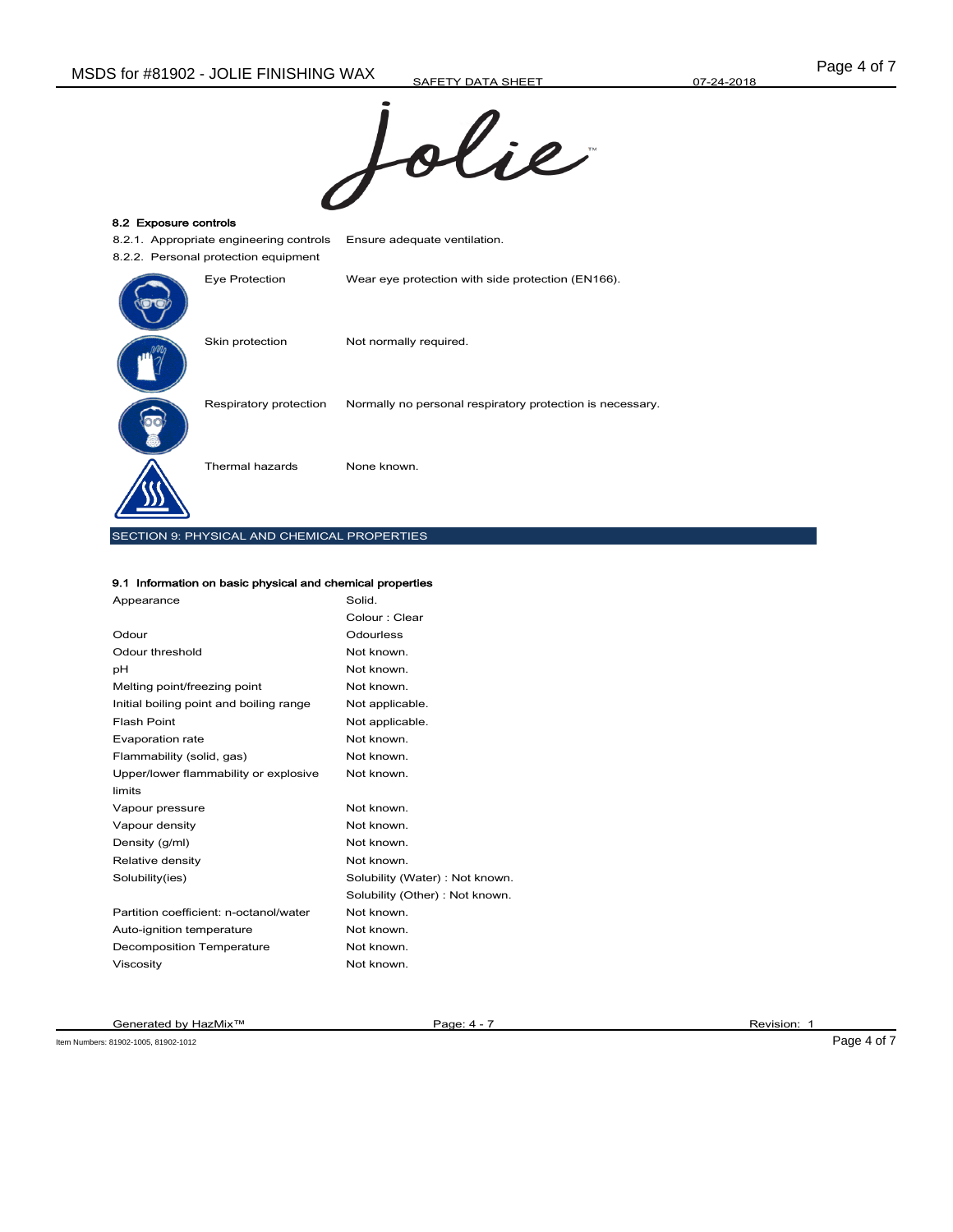Explosive properties Not known. Oxidising properties Not known. 9.2 Other information

None.

# SECTION 10: STABILITY AND REACTIVITY

| 10.1 Reactivity                         |                                                                |
|-----------------------------------------|----------------------------------------------------------------|
|                                         | None anticipated.                                              |
| 10.2 Chemical Stability                 |                                                                |
|                                         | Stable under normal conditions.                                |
| 10.3 Possibility of hazardous reactions |                                                                |
|                                         | No hazardous reactions known if used for its intended purpose. |
| 10.4 Conditions to avoid                |                                                                |
|                                         | None anticipated.                                              |
| 10.5 Incompatible materials             |                                                                |
|                                         | Not known.                                                     |
| 10.6 Hazardous decomposition products   |                                                                |

No hazardous decomposition products known.

## SECTION 11: TOXICOLOGICAL INFORMATION

#### 11.1 Information on toxicological effects

| Acute toxicity - Ingestion     | Not classified. |
|--------------------------------|-----------------|
| Acute toxicity - Skin Contact  | Not classified. |
| Acute toxicity - Inhalation    | Not classified. |
| Skin corrosion/irritation      | Not classified. |
| Serious eye damage/irritation  | Not classified. |
| Skin sensitization data        | Not classified. |
| Respiratory sensitization data | Not classified. |
| Germ cell mutagenicity         | Not classified. |
| Carcinogenicity                | Not classified. |
| Reproductive toxicity          | Not classified. |
| Lactation                      | Not classified. |
| STOT - single exposure         | Not classified. |
| STOT - repeated exposure       | Not classified. |
| Aspiration hazard              | Not classified. |
| 11.2 Other information         |                 |
|                                | Not known.      |

Generated by HazMix™ Page: 5 - 7 Revision: 1

Item Numbers: 81902-1005, 81902-1012 Page 5 of 7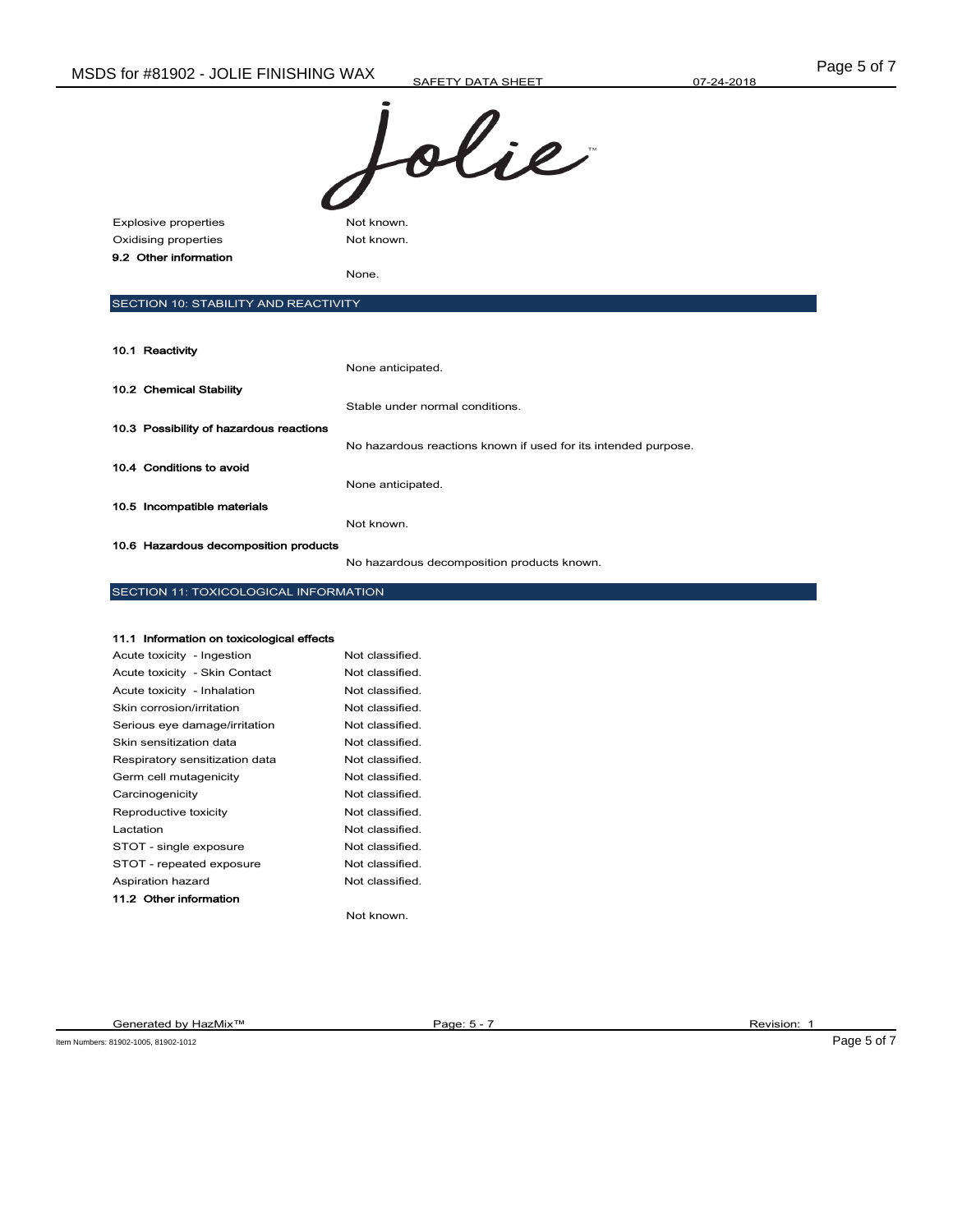

SECTION 12: ECOLOGICAL INFORMATION

| 12.1 Toxicity                       |                                |  |
|-------------------------------------|--------------------------------|--|
|                                     |                                |  |
| Toxicity - Aquatic invertebrates    | Low toxicity to invertebrates. |  |
| Toxicity - Fish                     | Low toxicity to fish.          |  |
| Toxicity - Algae                    | Low toxicity to algae.         |  |
| Toxicity - Sediment Compartment     | Not classified.                |  |
| Toxicity - Terrestrial Compartment  | Not classified.                |  |
| 12.2 Persistence and Degradation    |                                |  |
|                                     | Not known.                     |  |
| 12.3 Bioaccumulative potential      |                                |  |
|                                     | Not known.                     |  |
| 12.4 Mobility in soil               |                                |  |
|                                     | Not known.                     |  |
| 12.5 Other adverse effects          |                                |  |
|                                     | Not known.                     |  |
| SECTION 13: DISPOSAL CONSIDERATIONS |                                |  |
|                                     |                                |  |

| 13.1 Waste treatment methods |                                                       |
|------------------------------|-------------------------------------------------------|
|                              | No special precautions are required for this product. |
| 13.2 Additional Information  |                                                       |
|                              | No special precautions are required for this product. |

SECTION 14: TRANSPORT INFORMATION

Not classified as hazardous for transport.

# SECTION 15: REGULATORY INFORMATION

### 15.1 US Federal Regulations

| Toxic and hazardous substances (29)             | Not listed                                          |
|-------------------------------------------------|-----------------------------------------------------|
| CFR 1910; Subpart Z)                            |                                                     |
| National emission standards for                 | Not listed                                          |
| hazardous air pollutants (40 CFR 61.01)         |                                                     |
| SARA Title III Section 313                      | Not listed                                          |
| <b>TSCA (Toxic Substance Control Act)</b>       | Listed: 8012-89-3, 8015-86-9, 8002-74-2, 63231-60-7 |
| CAA 602 - Ozone Depleting Substances Not listed |                                                     |
| (ODS)                                           |                                                     |

Generated by HazMix<sup>™</sup> Page: 6 - 7 Page: 6 - 7 Revision: 1

Item Numbers: 81902-1005, 81902-1012 Page 6 of 7